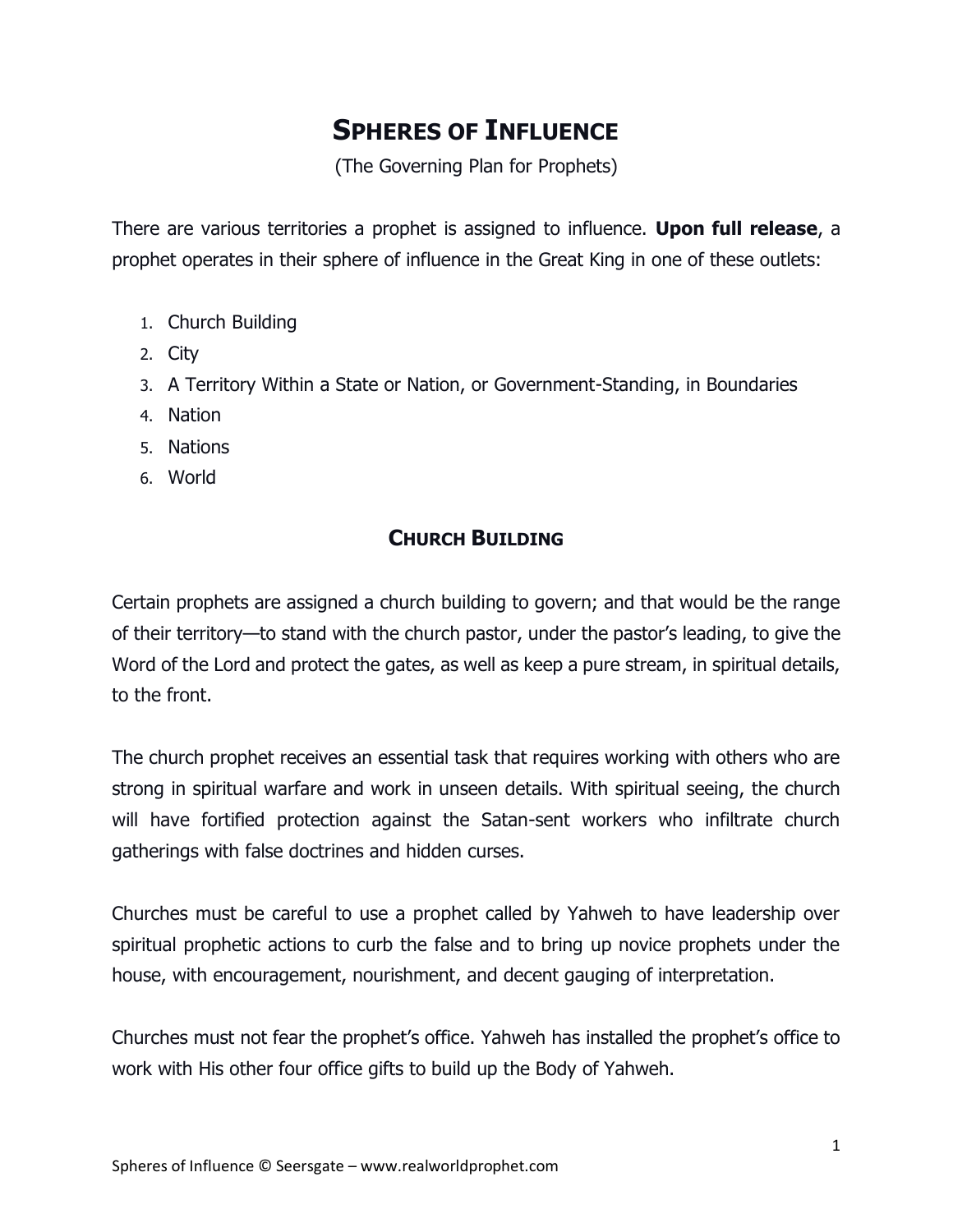#### **CITY**

Specific details require an authority greater than the level of surging placed within a church prophet. City-level influence is where prophets are in a way to govern the area within a local city, whether large or small. With this level of authority, prophets with this sphere of influencing a city can break down many different walls of spiritual details to bring a substantial change into the very nature of the city itself, which would influence its residents within. This work is a powerful outreach if in sync with Yahweh. Imagine having a governing sphere that will curb the crime and bring about a spiritual growth within a particular territory, solely based upon Yahweh's plan implemented.

Would a city-level prophet have only governing ways within their city? This form of governing depends on whether Yahweh says to live in a specific city, give the Word of the Lord, and keep watch over the land. For example, if a city leader, under natural means, takes a post over another city other than what he or she is assigned to keep a ruler way over, that person would be ineffective at their work duties.

Just as a local leader over the land needs to stay near the local city, to govern, a cityassigned servant must be in their assigned territory to keep watch over the land, gauging its infiltration. The city prophet needs to speak out against any unseen power structure that brings a purpose to kill, steal, or destroy.

When a prophet leaves a post to go and move somewhere else that Yahweh has not given, that servant is out of order. Yahweh would need to give a new order and shift the prophet's government location and reassign them to a new city, as in dealing with citysphere prophets. City prophets have a great work that can come forward when they walk in Kingdom purpose. When they learn these spiritual gifts in the Great Holy Spirit and learn how to utilize the mantle, they can reap such a great harvest.

Also, learning their real underlying vision will be a plan in reaching the multitudes. And learning what area of work Yahweh has given will bring great surgings of power under delegated avenues with Yahweh's power and provision. God will release stages of work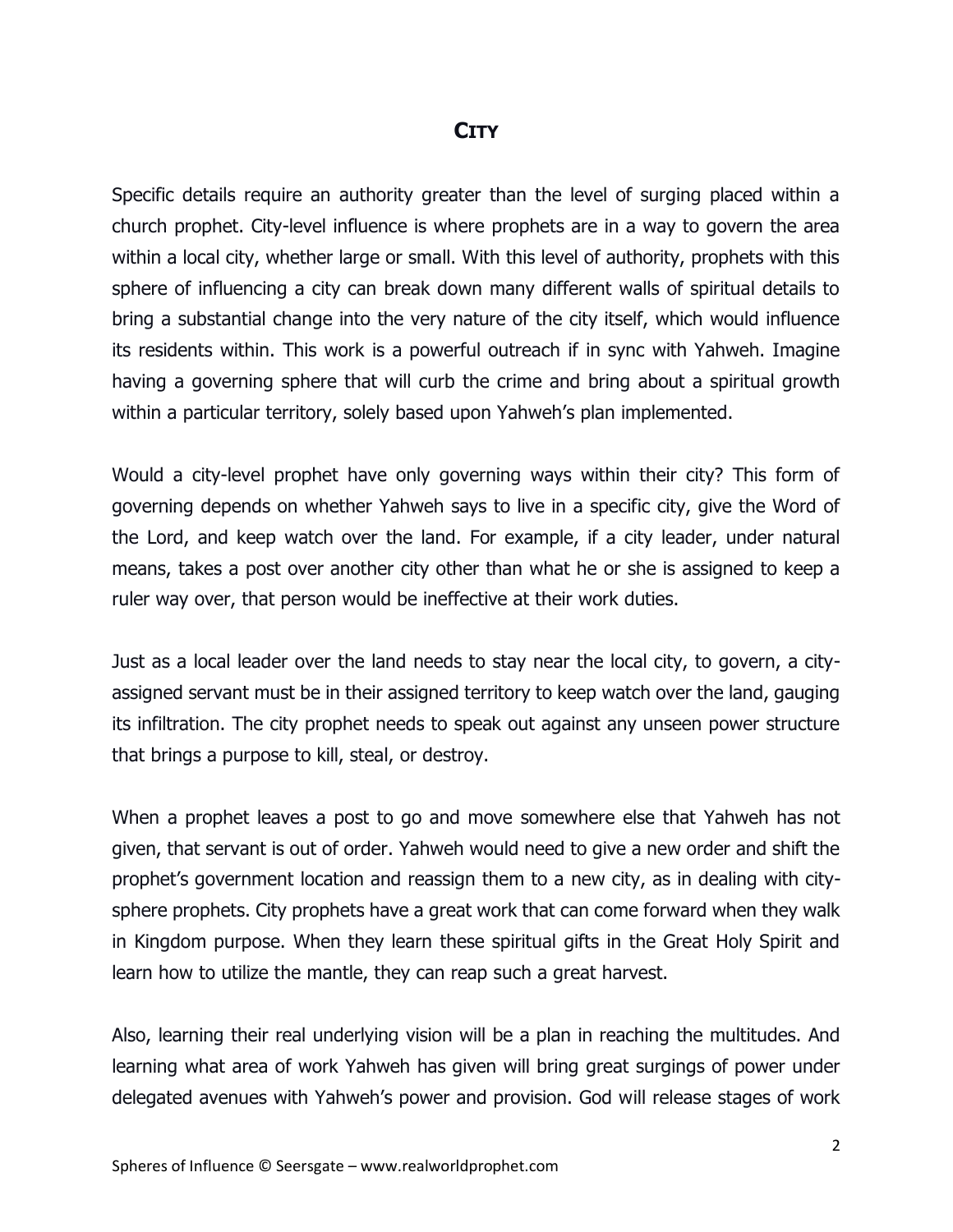for the trained prophet based on their growth level and the will of the message placed within.

## **A TERRITORY WITHIN A STATE OR NATION, OR GOVERNMENT-STANDING, IN BOUNDARIES**

Some prophets receive a way to govern a state or major territory within a nation that exceeds the city limits. This assignment requires that the prophet know the workload they can carry within their prophet's spirit before taking on a work level not called to walk in.

With this level of work comes the same level of demon influences in the land and in those who oppose the work in God's will. Proper planning is needed when moving in this sphere due to the shiftings in each territory, for no two have the same boundaries and limits to push through for breakthrough.

Please see how a territory can shift its boundaries. No two will have the same outline. No two ways of territory will have the same level of spiritual walking. There must be specific training in dealing with that strong man to bring down Satan's detail effectively.

Fighting a battle without proper training will bring a storm of unplanned demon engagement. Never start a war with a devil on your timing. Never take on any territory without a powerful surging from God's hand, giving the authority to declare a plan into that land.

With a full release to work, God will also send specific angelic members that will bring the message spoken through God's plan into the natural. When Yahweh sends a servant to build up Kingdom territory, He will also send angels, who will guard the servant and bring the plan from Yahweh's will into the earth.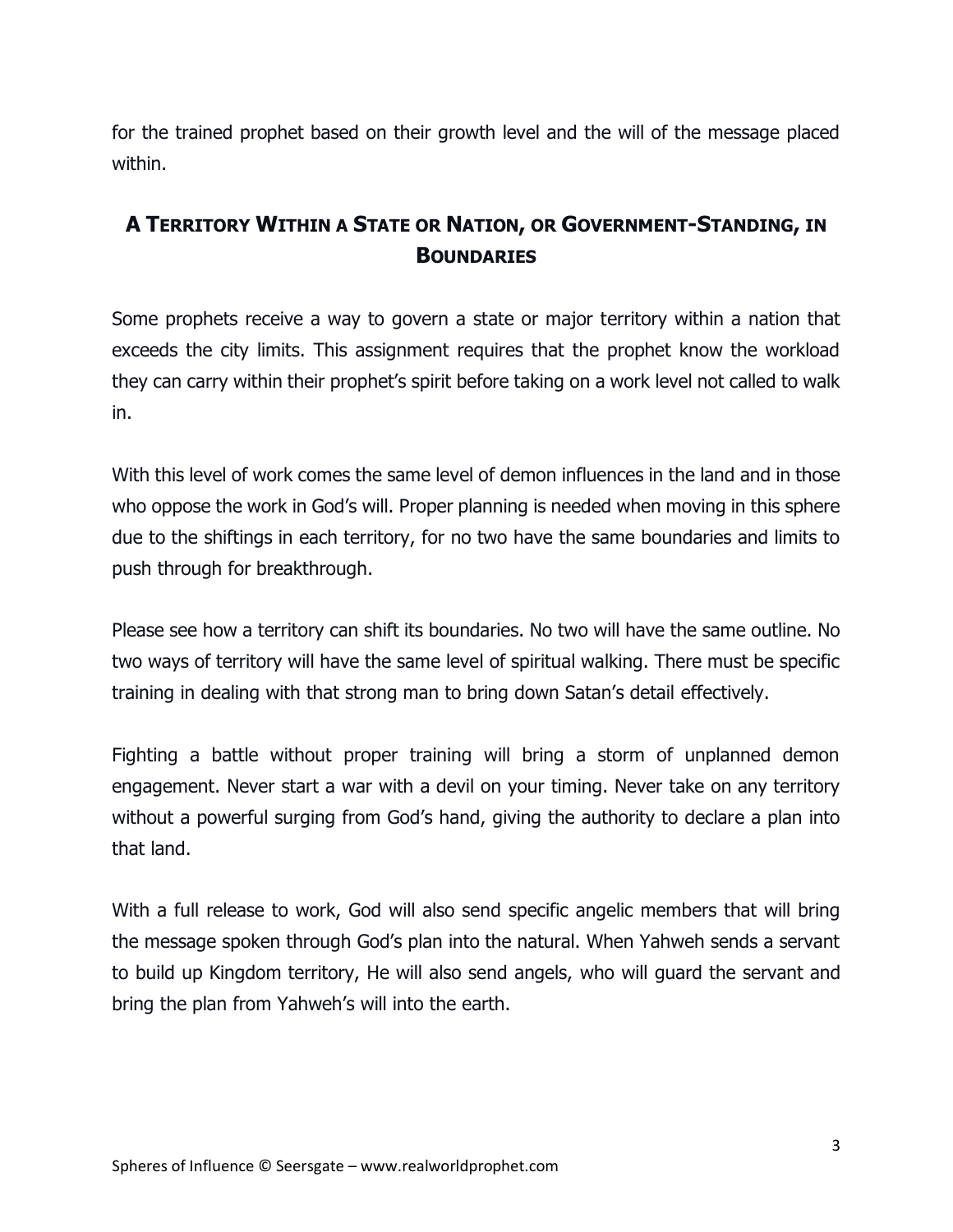There is no power in the servant from his or her will. The work is a covenant plan. The prophet invokes Yahweh, and the prophet will only yield to Yahweh's way in a covenant plan.

When there is a rebellious prophet, there will also be punishment geared to take that prophet into submissive ways, to have the Kingdom power plan moved into the natural way. Never say you will claim land without knowing that your way can take on the weight of the spiritual warfare that comes with ownership, to have the land in submissive ways. The territories are guarded well. Ensure you have the needed mantle to take on this level of engagement, warfare, and stability in maintaining watchman duties.

### **NATION**

This work level is where a prophet is assigned one nation to influence with the King's will.

Nations have powerful territorial angels or demons covering or guarding the land, based on how the nation received its inception rights. From the nature of whatever power source was used to bring forth the foundation, the nation itself will display that nature throughout its boundaries in spiritual turnings reflected in the natural, within its citizens and government structure. For example, with an established nation of colonials who were in rebellion against the abandoned country of home, you would be able to see the rebellion trait deeply ingrained in the way its citizens and governmental structure wage war against each other. The people will always try to have their viewpoints take a leading plan in the final statement.

When a nation has different governing rules for each of its separate states or territories, there will be a strain in its structure when it rules on dealings that determine what personal rights will be adjusted. Just in a world-known nation, two sides are dictated by the voter, who feels that each is justified to take their democracy as law and push their way over others without weighing how to govern the spiritual realm.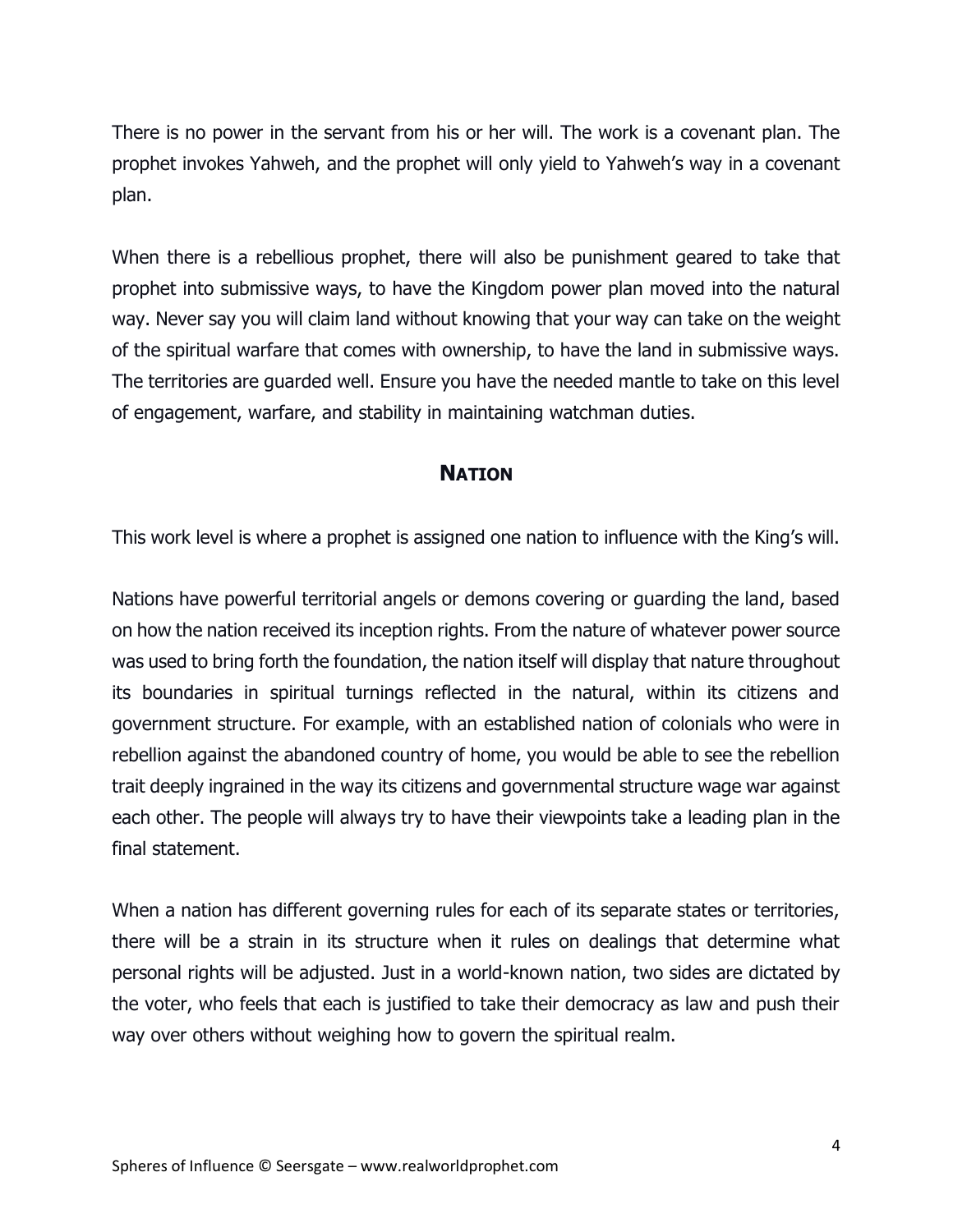I have visited Washington, D.C. on many occasions. On one visit, I noted angels were walking up and down the natural stairs of the Capitol. I have seen angels so great in height that their calves reach near the top of the Capitol building. A way of guarding a nation has been given to Yahweh's people if they will only seek the Great King and turn to Him, praying His will.

There must be a turning away from sin. With true humbling and bringing our hearts into unity with God's will and power, we will see shifts in government dealings. Shifts in the government will happen when Yahweh's plan takes a powerful way to gain governing outlets through the systematic prayer in a supernatural war.

To walk in Kingdom order and authority means we must pray! God says, "Then if My people who are called by My name will humble themselves and pray and seek My face and turn from their wicked ways, I will hear from Heaven and will forgive their sins and restore their land" (2 Chronicles 7:14 NLT).

### **NATIONS**

More than one nation is assigned to a prophet to influence with the King's will. Two or a group of closely joined countries will be a standard detail for this sphere.

Even with this level of coverage, nations are lacking in this governing detail. Some countries have no prophet who has a direct dealing plan with their structural influence. Most are trying to keep from mixing their church ways with political dealings, yet Yahweh's Kingdom order will require the people to bring Kingdom order into everyday living.

The plan is clear: Kingdom order must be maintained within daily living. You cannot give prophetic dealings that will not bring a shift into a natural structure. You must prophetequip the nations with a working strategy to engage each other with Kingdom principles.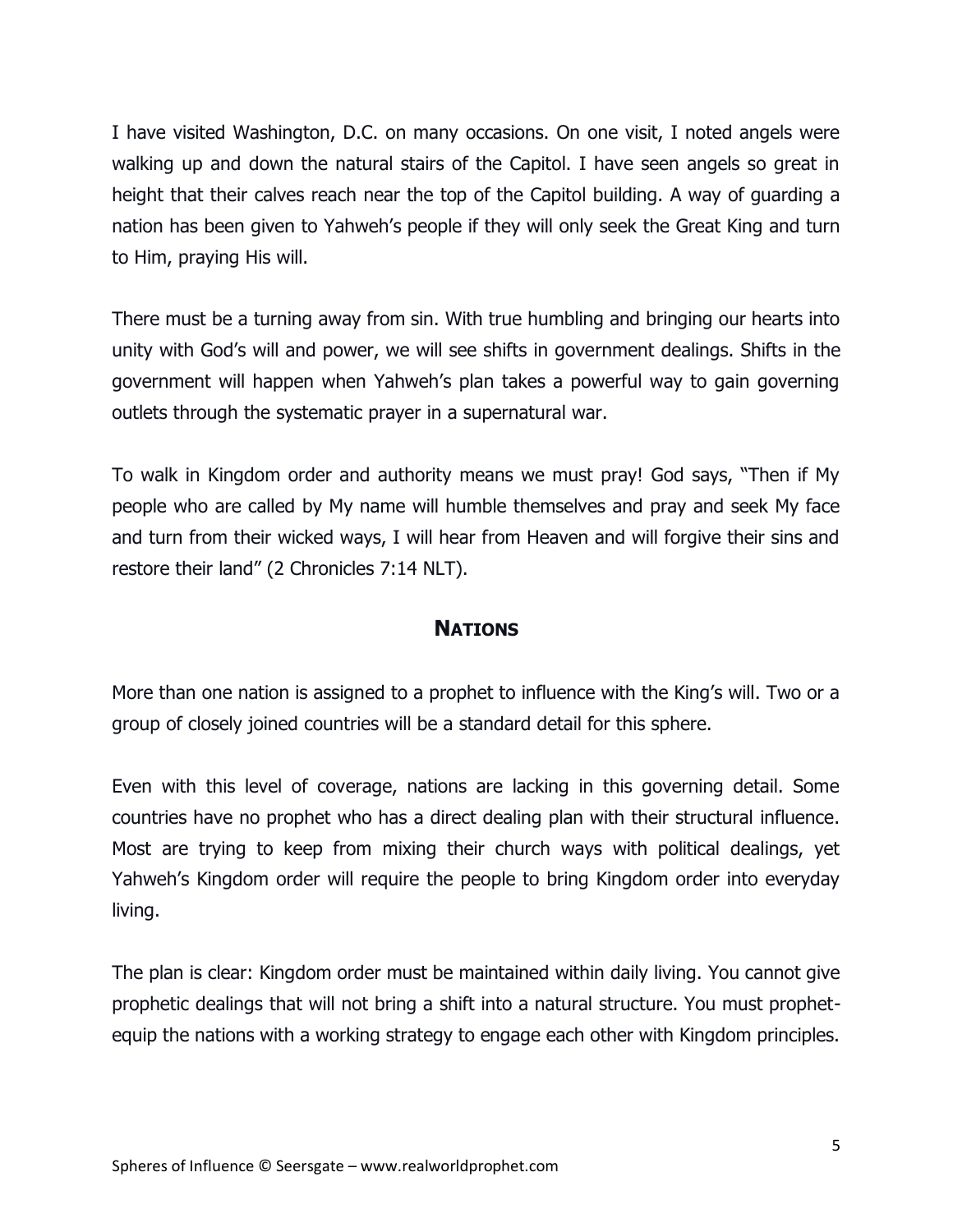These particular prophets are ambassadors to other nations, in spiritual workings, ordered to operate with Kingdom authority through Yahweh to bring a working relationship within two or more countries. Trying to get a peaceful transaction will not necessarily implement Kingdom order. To bring the Kingdom within national affairs would require speaking the same spiritual way.

The Kingdom culture must show through demonstration of natural manifestation. This demonstration is the power of God having a way to influence other nations. And with His prophets given itinerant ministries away from their home base, they will need to set up a guideline given in Yahweh's counsel that will enable a foundation founded not on the minister's work but with Kingdom principles, under Yahweh's seal of covenant governing.

### **WORLD**

A world prophet is a servant who is given governing authority to give angels who guard the whole world, the Great King's will, to shape the whole world and cause it to turn and have the King's plan fully implemented within.

This sphere of influence is a real level that certain prophets are assigned to govern. World prophets govern all realms and regions in the world as a whole. Examples of world prophets in Scripture include John the Apostle and a man named Daniel—in the old way to move in dealing with world details.

A world prophet will be able to bring world-level messages into the earth—based on Yahweh's will. As the prophet speaks what they hear from Yahweh, it is pushed forward in the fulfillment of time into the territory receiving the plan. With a world given as a governing sphere, this person must be entirely stripped, spiritually, of their longing for personal gain and prideful dealings to lead within. They must have a longing to be under a heavy burden given through the work placed within the mantle. And based on the message level, Yahweh will bring His angelic protection to ensure that the message stays safe.